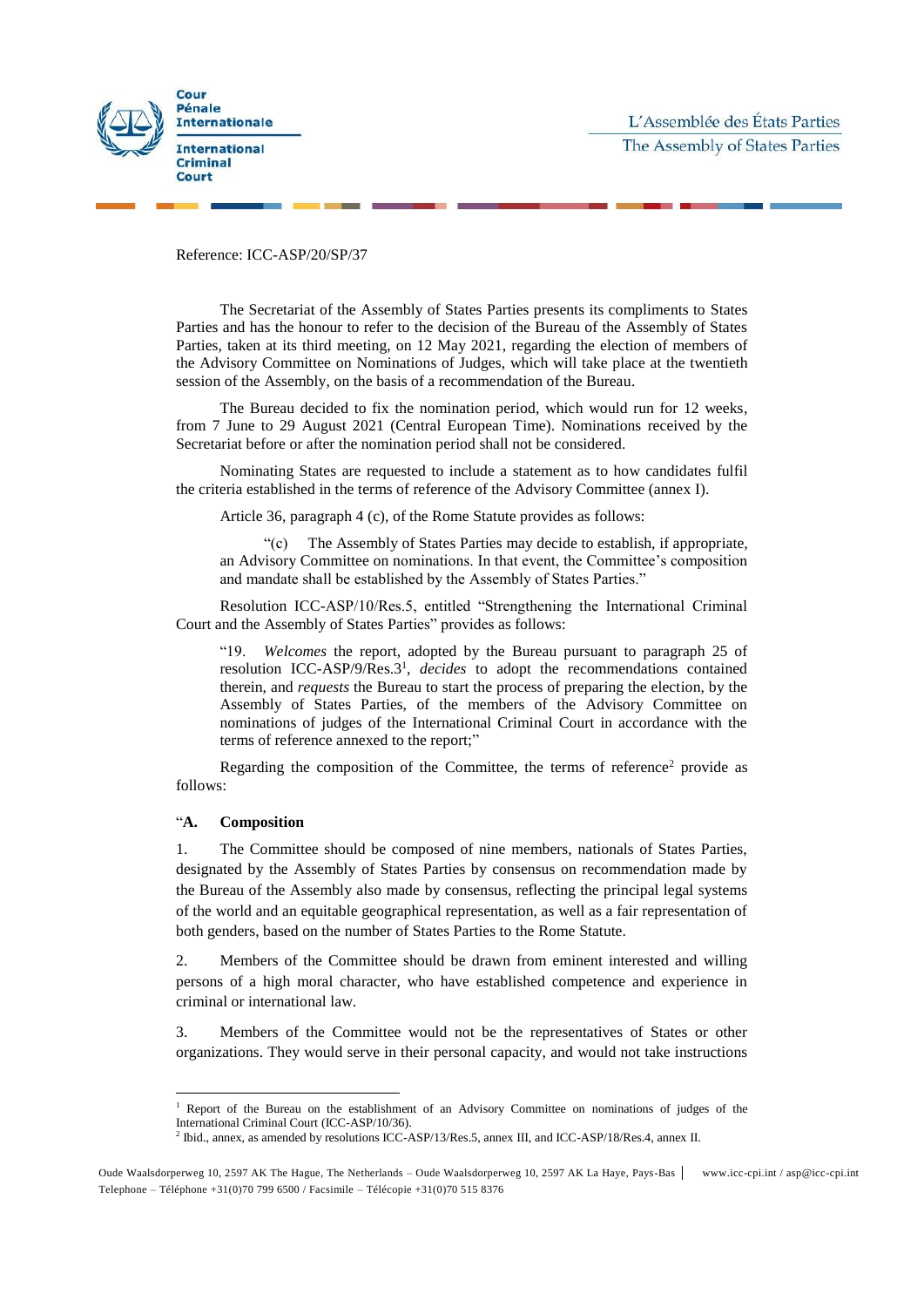from States Parties, States or any other organizations or persons. Any member who is a national of a State Party shall not participate in the assessment of candidates nominated by that State Party.<sup>3</sup>

4. The Committee will designate a coordinator to chair its meetings and organize its work."

In the report of the Advisory Committee on Nominations of Judges on the work of its sixth meeting,<sup>4</sup> the Committee made the following recommendation concerning its future composition:

"The Committee recalled that in accordance with its terms of reference, its members would normally be designated for three year terms, with the possibility of being reelected only once and that the same terms of reference sought "to stagger membership and provide continuity". Bearing this in mind, along with the fact that several of the members could not be nominated for re-election in 2018, the Committee requests States Parties to consider nominating and re-electing members that can provide that continuity and thus contribute to the future work of the Committee through the acquis accumulated so far."

In the report on the work of its sixth meeting, the Committee also made the following recommendation concerning fair representation of both genders, which was subsequently included as paragraph 70 of resolution ICC-ASP/16/Res.6, entitled "Strengthening the International Criminal Court and the Assembly of States Parties":

"70. *Recalling* the terms of reference of the Advisory Committee on Nominations of Judges of the International Criminal Court adopted by the Assembly via resolution ICC-ASP/10/Res.5, para. 19, *requests* States Parties which may be considering nominations of their nationals as members of the Advisory Committee to bear in mind that the composition of the Committee should reflect, inter alia, 'a fair representation of both genders'."

Nominations shall be communicated through the diplomatic channel to the Secretariat of the Assembly of States Parties, International Criminal Court, Oude Waalsdorperweg 10, 2597 AK The Hague, The Netherlands (or via fax to **+**31 70 515 8376 or via e-mail to [asp@icc-cpi.int\)](mailto:asp@icc-cpi.int). If feasible, the Secretariat would appreciate receiving an electronic copy of the nomination and supporting documents.

The Hague, 20 May 2021

 $\overline{a}$ 

<sup>3</sup> As amended by resolution ICC-ASP/18/Res.4, annex II.

<sup>4</sup> ICC-ASP/16/7, annex II.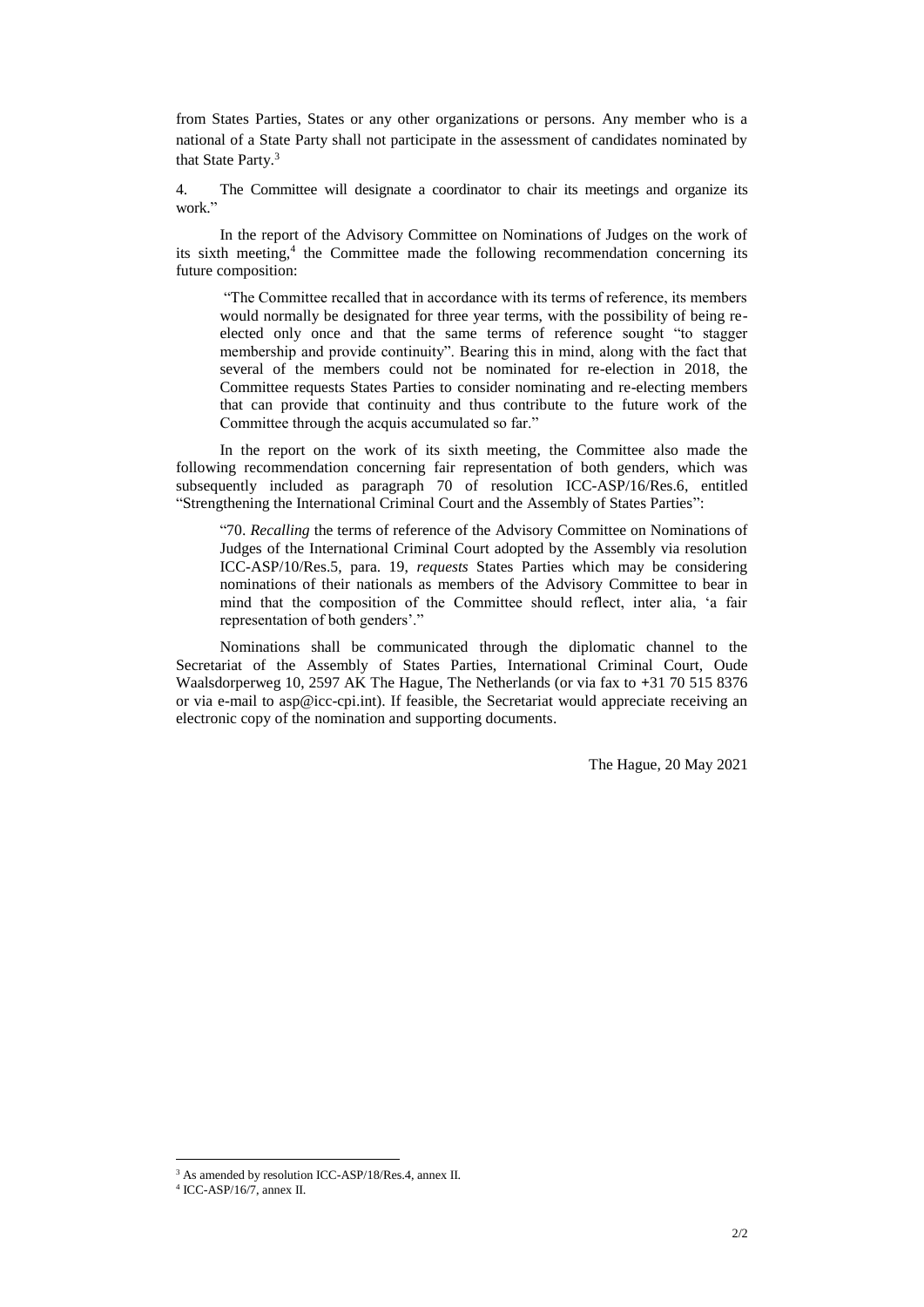## **Annex I**

# **Terms of reference of the Advisory Committee on nominations of judges of the International Criminal Court**<sup>1</sup>

#### **A. Composition**

1. The Committee should be composed of nine members, nationals of States Parties, designated by the Assembly of States Parties by consensus on recommendation made by the Bureau of the Assembly also made by consensus, reflecting the principal legal systems of the world and an equitable geographical representation, as well as a fair representation of both genders, based on the number of States Parties to the Rome Statute.

2. Members of the Committee should be drawn from eminent interested and willing persons of a high moral character, who have established competence and experience in criminal or international law.

3. Members of the Committee would not be the representatives of States or other organizations. They would serve in their personal capacity, and would not take instructions from States Parties, States or any other organizations or persons. Any member who is a national of a State Party shall not participate in the assessment of candidates nominated by that State Party.<sup>2</sup>

4. The Committee will designate a coordinator to chair its meetings and organize its work.

#### **B. Mandate**

 $\overline{a}$ 

5. The Committee is mandated to facilitate that the highest-qualified individuals are appointed as judges of the International Criminal Court.

5 *bis.* To that effect, the Committee shall:

- (a) develop a common questionnaire for all nominees that asks them to explain: i) their experience in managing complex criminal proceedings; ii) their experience in public international law; iii) specific experience in gender and children matters; iv) track record of impartiality and integrity; and v) fluency in one of the working languages of the Court; and provide all nominees the option to make their answers to the questionnaire public;
- (b) ask nominees to demonstrate their legal knowledge by presenting relevant evidence;
- (c) check candidates' references and any other information publicly available;
- (d) create a standard declaration for all candidates to sign that clarifies whether they are aware of any allegations of misconduct, including sexual harassment, made against them;
- (e) assess practical skills such as the ability to work collegially; knowledge of different legal systems; and exposure to and understanding of regional and subregional political, social, and cultural environments;
- (f) document the national-level nomination processes in the nominating State Parties; and

<sup>1</sup> These Terms of Reference were originally adopted by the Assembly of States Parties via resolution ICC-ASP/10/Res.5, para. 19, and subsequently amended by resolutions ICC-ASP/13/Res.5, annex III, and ICC-ASP/18/Res.4, annex II. Amendments are reflected via footnotes.

<sup>2</sup> As amended by resolution ICC-ASP/18/Res.4, annex II.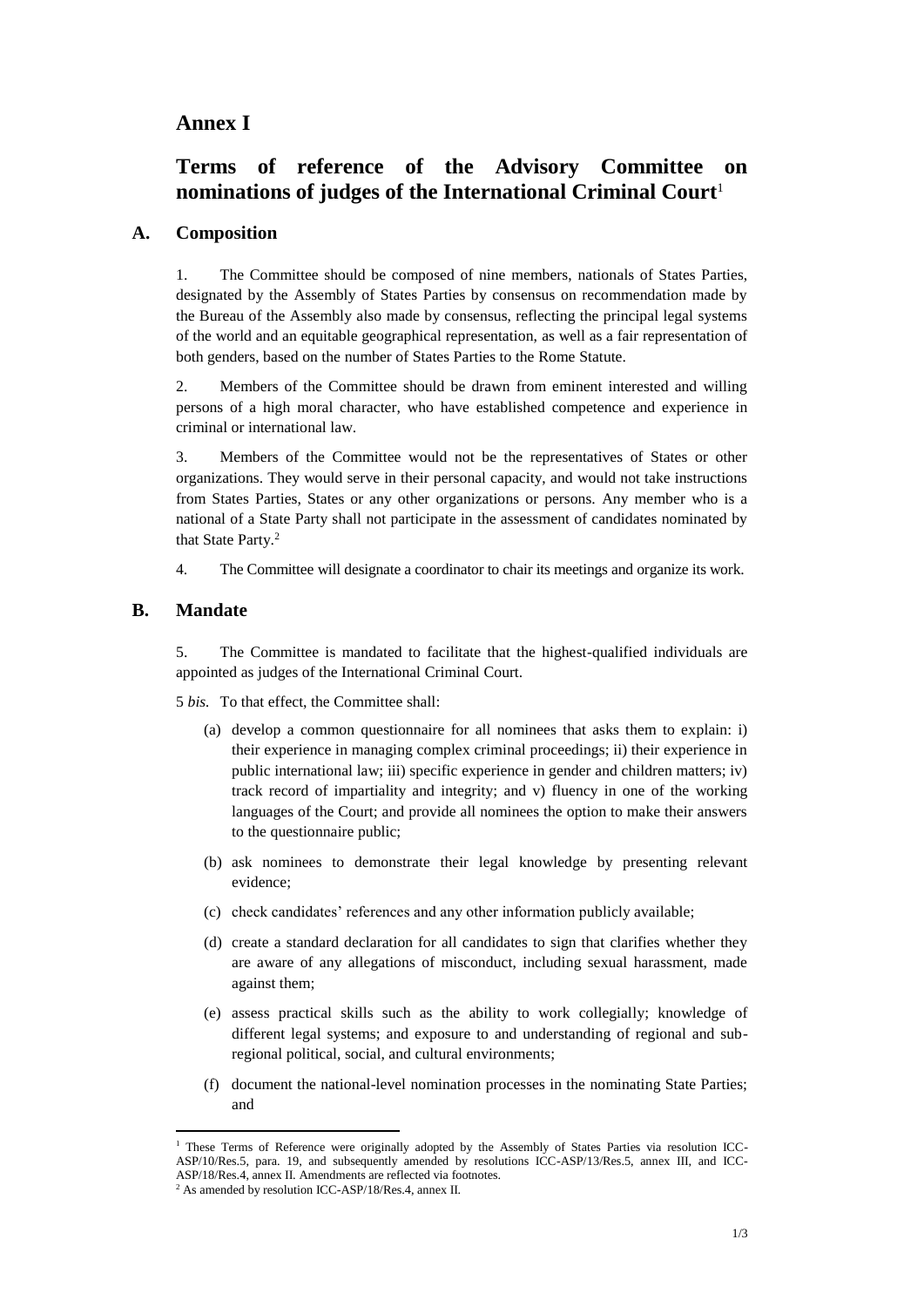(a) report on the above aspects. $3$ 

6. Committee members would normally be designated for three year terms, with the possibility of being re-elected only once*.* Four of the first members designated shall be asked to serve only for one three year term, so as to stagger membership and provide continuity. In the event of a vacancy, an election shall be held in accordance with the procedure for the nomination and election of members of the Advisory Committee on Nominations. The procedure shall apply mutatis mutandis, subject to the following provisions:

- (a) The Bureau of the Assembly of States Parties may fix a nomination period which is shorter than the one used for other elections;
- (b) The Bureau of the Assembly of States Parties may elect the member; and
- (c) A member elected to fill a vacancy shall serve for the remainder of the predecessor's term and may be re-elected. 4

6 *bis.* For a period of three years after the end of the mandate or after the resignation of a member of the Committee, that person shall not be nominated as a candidate for election to the Court. 5

7. The work of the Committee is based on the applicable provisions of the Rome Statute and its assessment of the candidates will be based strictly on the requirements of article 36, paragraphs  $(3)$   $(a)$ ,  $(b)$  and  $(c)$ .

### **C. Working methods**

8. The Committee will convene in person, by correspondence, or via remote links, once candidates have been nominated by States. The members of the Committee shall ensure the confidentiality of all communications during the process.

8 *bis.* The Committee shall also, upon request by a State Party, provide a confidential, provisional assessment of the suitability of a potential candidate of that State Party. Such a provisional assessment shall be based solely on information submitted to the Committee by the State Party concerned, and shall not require the Committee to communicate with the potential candidate. A request for a provisional assessment of a potential candidate shall be without prejudice to the decision of the State Party to nominate or not nominate that potential candidate. Any provisional assessment shall also be without prejudice to the evaluation of that individual by the Committee, should they be nominated by a State Party. The number of Committee members responsible for conducting a provisional assessment of a potential candidate shall be limited to three. In the case of a candidate being nominated by a State Party after a provisional assessment, the Committee members that conducted the provisional assessment of the candidate shall recuse themselves from the formal evaluation of that candidate. 6

9. The Committee may proceed to communicate with all candidates, including by interviewing, both orally and in writing, with regard to their qualification in accordance with the Rome Statute.

10. The evaluation procedure of the Committee shall be transparent. To that purpose, the Committee shall regularly and in detail brief the Bureau on its activities. The States Parties to the Rome Statute would be kept informed through the reporting procedures of the Bureau, and by briefings to the New York and The Hague Working Groups.

10 *bis.* Once the Committee has completed its work, it shall prepare a thorough and detailed report, of a technical character, that will include for each candidate:

 $\overline{a}$ 

<sup>3</sup> Ibid.

<sup>4</sup> As amended by resolution ICC-ASP/13/Res.5, annex III.

<sup>5</sup> Ibid. <sup>6</sup> As amended by resolution ICC-ASP/18/Res.4, annex II.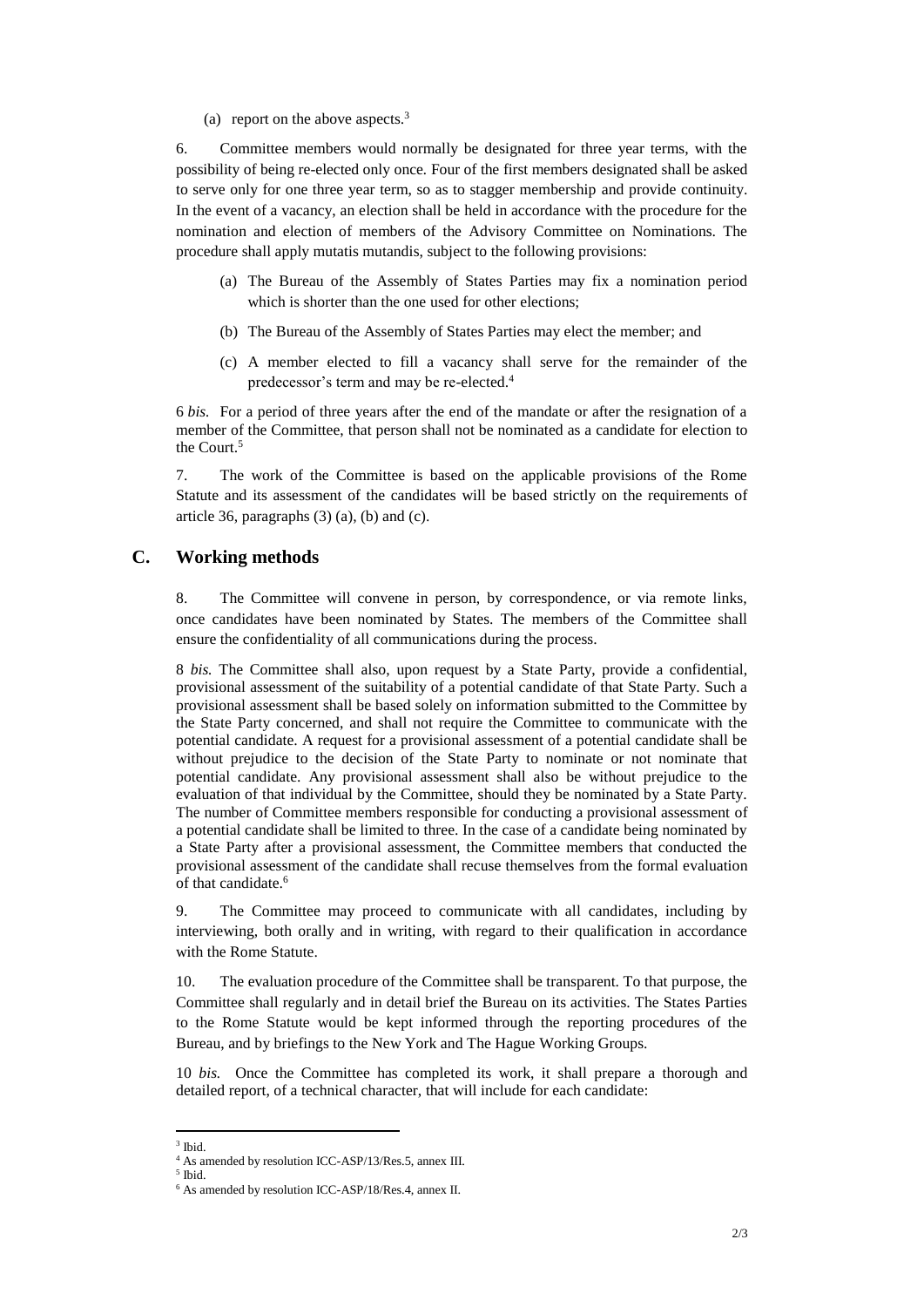- (a) information collected in accordance with paragraph 5 *bis*;
- (b) qualitative evaluation, information, and analysis, strictly on the suitability or unsuitability of each candidate for a judicial role in light of the requirements of article 36, including detailed reasons for the Committee's evaluation; and
- (c) indication of the national nomination procedure used, including if it was followed in each specific case.<sup>7</sup>

10 *ter.* The Committee may request States to provide further information about candidates that it requires to consider and evaluate the candidate's suitability as a judicial appointee.<sup>8</sup>

11. The report of the Committee shall be made available to States Parties and observers by submission to the Bureau, at least 16 weeks before the elections, for thorough subsequent consideration by the Assembly of States Parties.<sup>9</sup>

12. Information and analysis presented by the Committee is to inform the decisionmaking of States Parties and is not in any way binding on them or on the Assembly of States Parties.

\_\_\_\_\_\_\_\_\_\_\_\_

 $\overline{a}$ 7 Ibid.

<sup>8</sup> Ibid.

<sup>9</sup> Ibid.